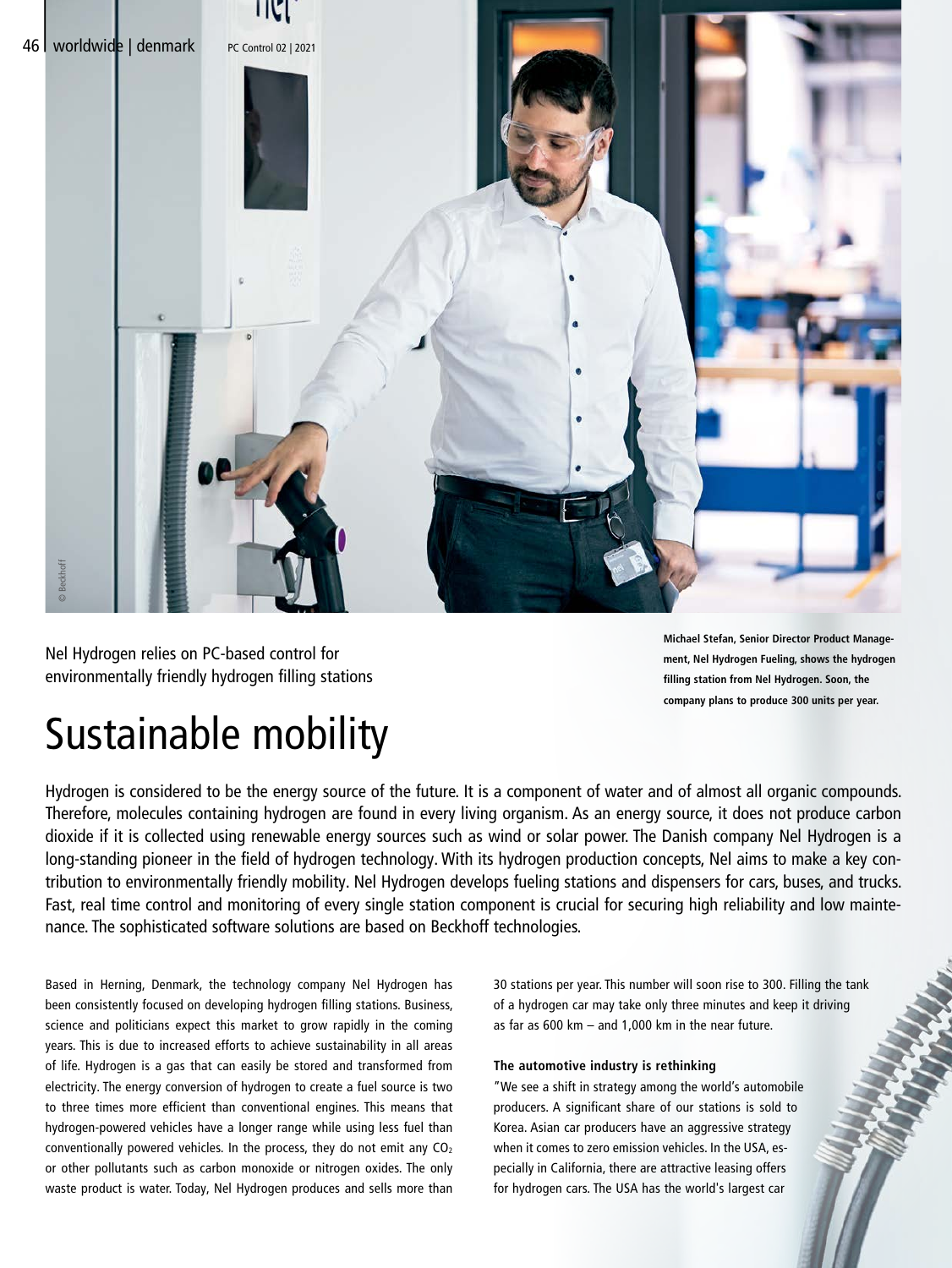**Hydrogen makes cars, buses and trucks CO2-neutral and environmentally friendly.**

G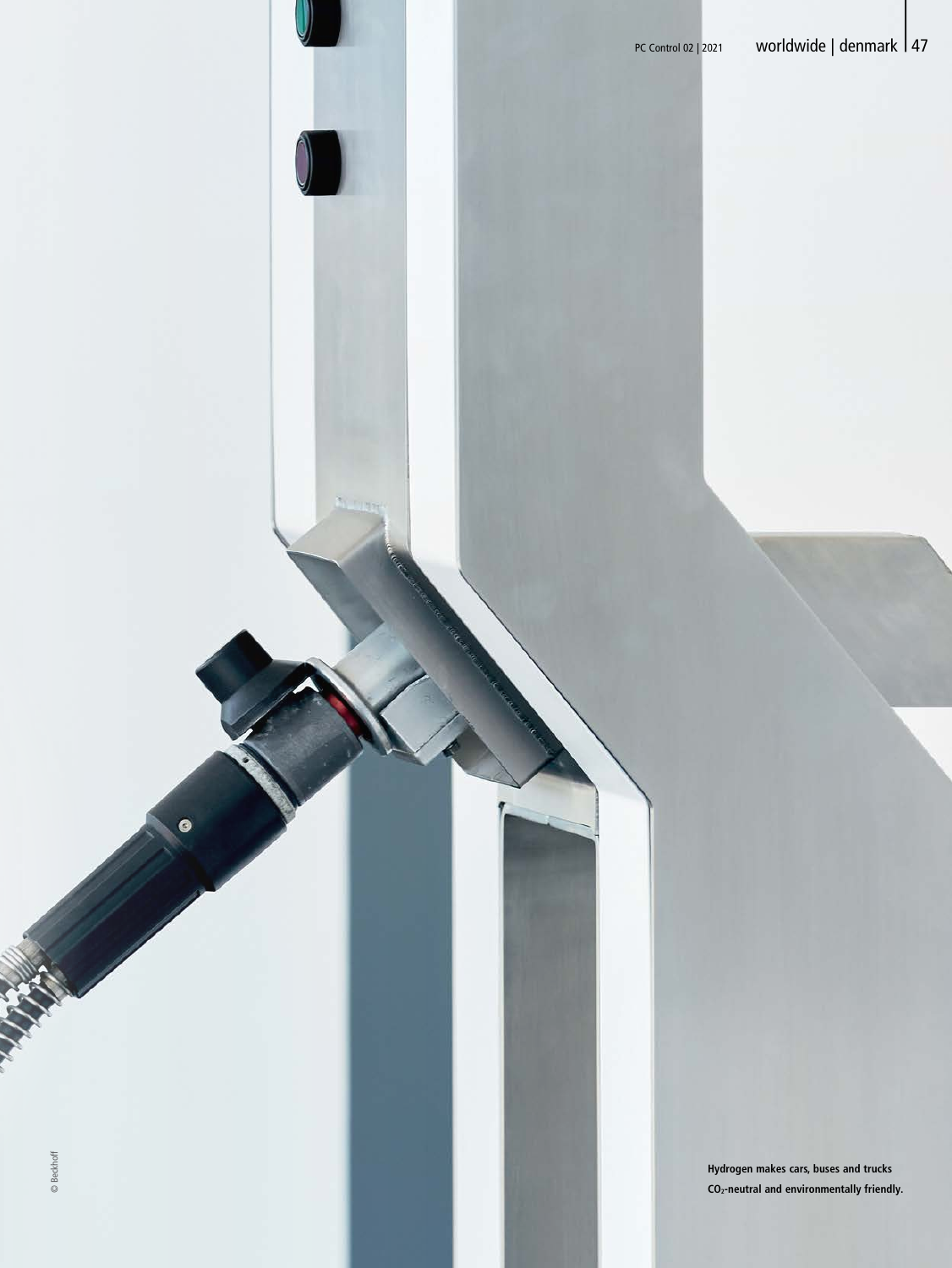

## Applied PC Control

#### CX5140 Embedded PC with Intel® Atom™ processor:

- TwinCAT 3 PLC controls the entire system and refueling process.
- TwinCAT 3 HMI is applied as a user interface for end-users and service employees via external PC based on web browser (HTML5).
- TwinCAT 3 Modbus RTU is used for sensor and periphery equipment.
- TwinCAT 3 Modbus TCP interfaces are used for communication between devices.
- TwinCAT 3 IoT Communication is used for data handling, typically for local message broker.

#### EtherCAT I/O system:

- digital input and output terminals EL1809, EL2809
- analog input and output terminals EL3058, EL3064, EL3208, EL4004, EL4024
	- serial interface EL6021

**A CX5140 embedded PC from Beckhoff ensures fast signal processing and makes the hydrogen filling station as convenient as a gasoline pump.** 

market and there is a high demand for zero-emission cars. We have prepared for a rapid expansion in our production facility so we can meet market demands. According to market prognoses, there will be a need of 20,000 to 30,000 hydrogen dispensers world-wide by 2030," says Michael Stefan, Senior Director of Product Management at Nel Hydrogen.

### **Maturing the market**

Nel Hydrogen relies on Beckhoff technology to stay ahead of competition. The challenge is to navigate in a relatively immature market and choose technologies and solutions that can give end-customers the same experience with hydrogen fueling as with gasoline fueling. It has to be easy, and with typically only one hydrogen dispenser at each station, it has to work 24/7.

"We have taken a leading position in maturing this market with the goal of making hydrogen a successful alternative to gasoline and diesel. Not only from an environmental perspective, but also in practice. We apply Beckhoff Automation control solutions, and we can clearly say that Beckhoff's open platform strategy supports our business model," says Michael Stefan.

#### **Real time is key**

Beckhoff's TwinCAT PLCs and EtherCAT fieldbus control the entire fueling process. Component data is being collected, such as pressure, temperature, flow, gas detection, and the condition of the vehicle tank, and all data are distributed to the cloud. All processes and parameters are closely monitored in real time which enables predictive maintenance and fast reaction if required.

"We need powerful PLCs and fast signal processing to ensure that our equipment is just as sophisticated as petrol stations. Since the first fueling station was developed in 2003, the stations have become more complex. Therefore, we need solutions that give us the best options in the market. Real-time data is extremely important. It's a question of milliseconds from the data is being captured and distributed to the cloud – till the global monitoring system is able to react. This is the strength of Beckhoff components. There are very few limitations when it comes to speed, and with open standards you can connect to everything. Open standards, real time speed, and flexibility are key for us," says Jacob Svendsen, Head of Technology & Development, Nel Hydrogen.

Nel Hydrogen is one of the few filling station manufacturers that develops its own software. The company believes that more software-oriented, rather than hardware-based, solutions will emerge as the company's unique selling point.

"We gain valuable insight and experience by building the software solutions ourselves. Beckhoff supports us with this. Programming is made easy with the TwinCAT environment implemented in Visual Studio and the ability to use object-oriented programming. We can reuse codes from different PLCs as well as reuse codes to scale with different CPUs, thereby saving time and resources. We benefit from fast scan rates to better control regulation, diagnostics, reporting, and safe shutdowns in case of leaks. At the same time, we can reduce the energy consumption of each individual component. We are able to optimize both functionality and energy consumption of each component for the benefit of end consumers as well as the environment," says Jacob Svendsen.